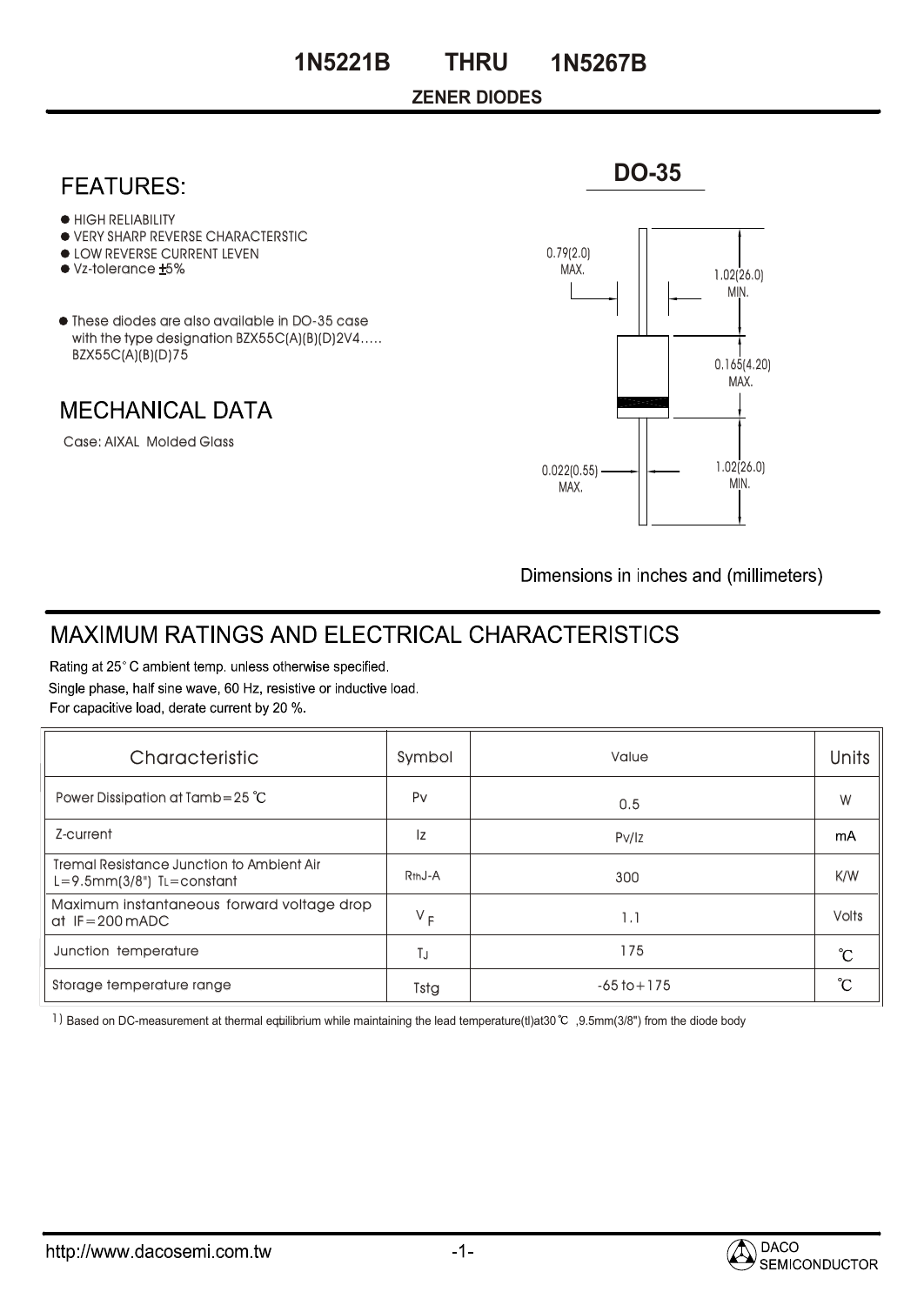### **ZENER DIODES 1N5221B THRU 1N5267B**

| Device<br>Type     | Nominal<br>Zener<br>Voltage<br>Vz at Izt | Maximum Zener Impedance<br><b>Test</b> |            |                  | Maximum Reverse<br>Leakage Current |         | Typical                             |                            |
|--------------------|------------------------------------------|----------------------------------------|------------|------------------|------------------------------------|---------|-------------------------------------|----------------------------|
|                    |                                          | Current<br>IzT                         | ZzT at IZT | ZzK at IZK       | IzK                                | IR.     | <b>Test</b><br>Voltage<br><b>VR</b> | Temperature<br>coefficient |
|                    | Volts                                    | mA                                     | $\Omega$   | $\Omega$         | mA                                 | $\mu$ A | Volts                               | $\%$ /K                    |
| 1N5221B            | 2.4                                      | 20                                     | $30$       | < 1200           | 0.25                               | 100     | 1.0                                 | $< -0.085$                 |
| 1N5222B            | 2.5                                      | 20                                     | $30$       | < 1250           | 0.25                               | 100     | 1.0                                 | $< -0.085$                 |
| 1N5223B            | 2.7                                      | 20                                     | <30        | < 1300           | 0.25                               | <75     | 1.0                                 | $< -0.080$                 |
| 1N5224B            | 2.8                                      | 20                                     | $30$       | < 1400           | 0.25                               | < 75    | 1.0                                 | $< -0.080$                 |
| 1N5225B            | 3.0                                      | 20                                     | <29        | < 1600           | 0.25                               | $50$    | 1.0                                 | $< -0.075$                 |
| 1N5226B            | 3.3                                      | 20                                     | < 28       | < 1600           | 0.25                               | $25$    | 1.0                                 | $<-0.070$                  |
| 1N5227B            | 3.6                                      | 20                                     | $24$       | < 1700           | 0.25                               | < 15    | 1.0                                 | $< -0.065$                 |
| 1N5228B            | 3.9                                      | 20                                     | $<$ 23     | < 1900           | 0.25                               | < 10    | 1.0                                 | $< -0.060$                 |
| 1N5229B            | 4.3                                      | 20                                     | $22$       | $2000$           | 0.25                               | $<$ 5   | 1.0                                 | $< +0.055$                 |
| 1N5230B            | 4.7                                      | 20                                     | < 19       | < 1900           | 0.25                               | $5$     | 2.0                                 | 40.030                     |
| 1N5231B            | 5.1                                      | 20                                     | <17        | < 1600           | 0.25                               | $5$     | 2.0                                 | 40.030                     |
| 1N5232B            | 5.6                                      | 20                                     | < 11       | < 1600           | 0.25                               | $5$     | 3.0                                 | 40.038                     |
| 1N5233B            | 6.0                                      | 20                                     | $<$ 7      | < 1600           | 0.25                               | $< 5$   | 3.5                                 | 40.038                     |
| 1N5234B            | 6.2                                      | 20                                     | <7         | < 1000           | 0.25                               | $<$ 5   | 4.0                                 | 40.045                     |
| 1N5235B            | 6.8                                      | 20                                     | $5$        | < 750            | 0.25                               | $<$ 3   | 5.0                                 | 40.050                     |
| 1N5236B            | 7.5                                      | 20                                     | < 6        | $500$            | 0.25                               | $<$ 3   | 6.0                                 | 40.058                     |
| 1N5237B            | 8.2                                      | 20                                     | < 8        | $500$            | 0.25                               | $<$ 3   | 6.5                                 | $< +0.062$                 |
| 1N5238B            | 8.7                                      | 20                                     | < 8        | < 600            | 0.25                               | $<$ 3   | 6.5                                 | $< +0.065$                 |
| 1N5239B            | 9.1                                      | 20                                     | ~10        | < 600            | 0.25                               | $<$ 3   | 7.0                                 | 40.068                     |
| 1N5240B            | 10                                       | 20                                     | <17        | < 600            | 0.25                               | $<$ 3   | 8.0                                 | $< +0.075$                 |
| 1N5241B            | 11                                       | 20                                     | $22$       | < 600            | 0.25                               | $2$     | 8.4                                 | 40.076                     |
| 1N5242B            | 12                                       | 20                                     | $30$       | < 600            | 0.25                               | $<$ 1   | 9.1                                 | $< +0.077$                 |
| 1N5243B            | 13                                       | 9.5                                    | < 13       | < 600            | 0.25                               | < 0.5   | 9.9                                 | $< +0.079$                 |
| 1N5244B            | 14                                       | 9.0                                    | < 15       | < 600            | 0.25                               | < 0.1   | 10                                  | 40.082                     |
| 1N5245B            | 15                                       | 8.5                                    | ~16        | < 600            | 0.25                               | < 0.1   | 11                                  | $< +0.082$                 |
| 1N5246B            | 16                                       | 7.8                                    | $<$ 17     | < 600            | 0.25                               | < 0.1   | 12                                  | $< +0.083$                 |
| 1N5247B            | 17                                       | 7.4                                    | $19$       | <600             | 0.25                               | < 0.1   | 13                                  | 40.084                     |
| 1N5248B            | 18                                       | 7.0                                    | <21        | < 600            | 0.25                               | < 0.1   | 14                                  | $< +0.085$                 |
| 1N5249B            | 19                                       | 6.6                                    | $<$ 23     | $600$            | 0.25                               | < 0.1   | 15                                  | 40.086                     |
| 1N5250B            | 20                                       | 6.2                                    | $<$ 25     | <600             | 0.25                               | < 0.1   | 16                                  | 40.086                     |
| 1N5251B            | 22                                       | 5.6                                    | $29$       | < 600            | 0.25                               | < 0.1   | 17                                  | $< +0.087$                 |
| 1N5252B            | 24                                       | 5.2                                    | $33$       | < 600            | 0.25                               | < 0.1   | 18                                  | 40.088                     |
| 1N5253B            | 25                                       | 5.0                                    |            | < 600            | 0.25                               | < 0.1   |                                     | $< +0.089$                 |
| 1N5254B            | 27                                       | 4.6                                    | $35$       | $600$            | 0.25                               | < 0.1   | 19                                  |                            |
| 1N5255B            | 28                                       | 4.5                                    | 41         |                  | 0.25                               | < 0.1   | 21                                  | $< +0.090$                 |
| 1N5256B            | 30                                       | 4.2                                    | <44        | < 600            | 0.25                               | < 0.1   | 21                                  | $< +0.091$<br>$< +0.091$   |
| 1N5257B            | 33                                       | 3.8                                    | <49        | <600             | 0.25                               | < 0.1   | 23                                  | 40.092                     |
|                    | 36                                       |                                        | $58$       | < 700            |                                    |         | 25                                  |                            |
| 1N5458B            |                                          | 3.4<br>3.2                             | <70        | < 700            | 0.25                               | < 0.1   | 27                                  | $~< +0.093$                |
| 1N5259B            | 39                                       | 3.0                                    | < 80       | < 800<br>$900$   | 0.25                               | < 0.1   | 30                                  | $< +0.094$                 |
| 1N5260B            | 43                                       | 2.7                                    | $93$       |                  | 0.25                               | < 0.1   | 33                                  | $< +0.095$<br>$< +0.095$   |
| 1N5261B            | 47                                       |                                        | < 105      | < 1000           | 0.25                               | < 0.1   | 36                                  |                            |
| 1N5262B            | 51                                       | 2.5                                    | < 125      | < 1100           | 0.25                               | < 0.1   | 39                                  | 40.096                     |
| 1N5263B            | 56<br>60                                 | 2.2                                    | < 150      | < 1300           | 0.25                               | < 0.1   | 43                                  | 40.096<br>$< +0.097$       |
| 1N5264B<br>1N5265B | 62                                       | 2.1                                    | < 170      | < 1400           | 0.25                               | < 0.1   | 46                                  | $< +0.097$                 |
| 1N5266B            |                                          | 2.0                                    | < 185      | < 1400           | 0.25                               | < 0.1   | 47                                  | $< +0.097$                 |
| 1N5267B            | 68                                       | 1.8<br>1.7                             | < 230      | < 1600<br>< 1700 | 0.25                               | < 0.1   | 52                                  |                            |
|                    | 75                                       |                                        | $<$ 270    |                  | 0.25                               | < 0.1   | 58                                  | 40.098                     |